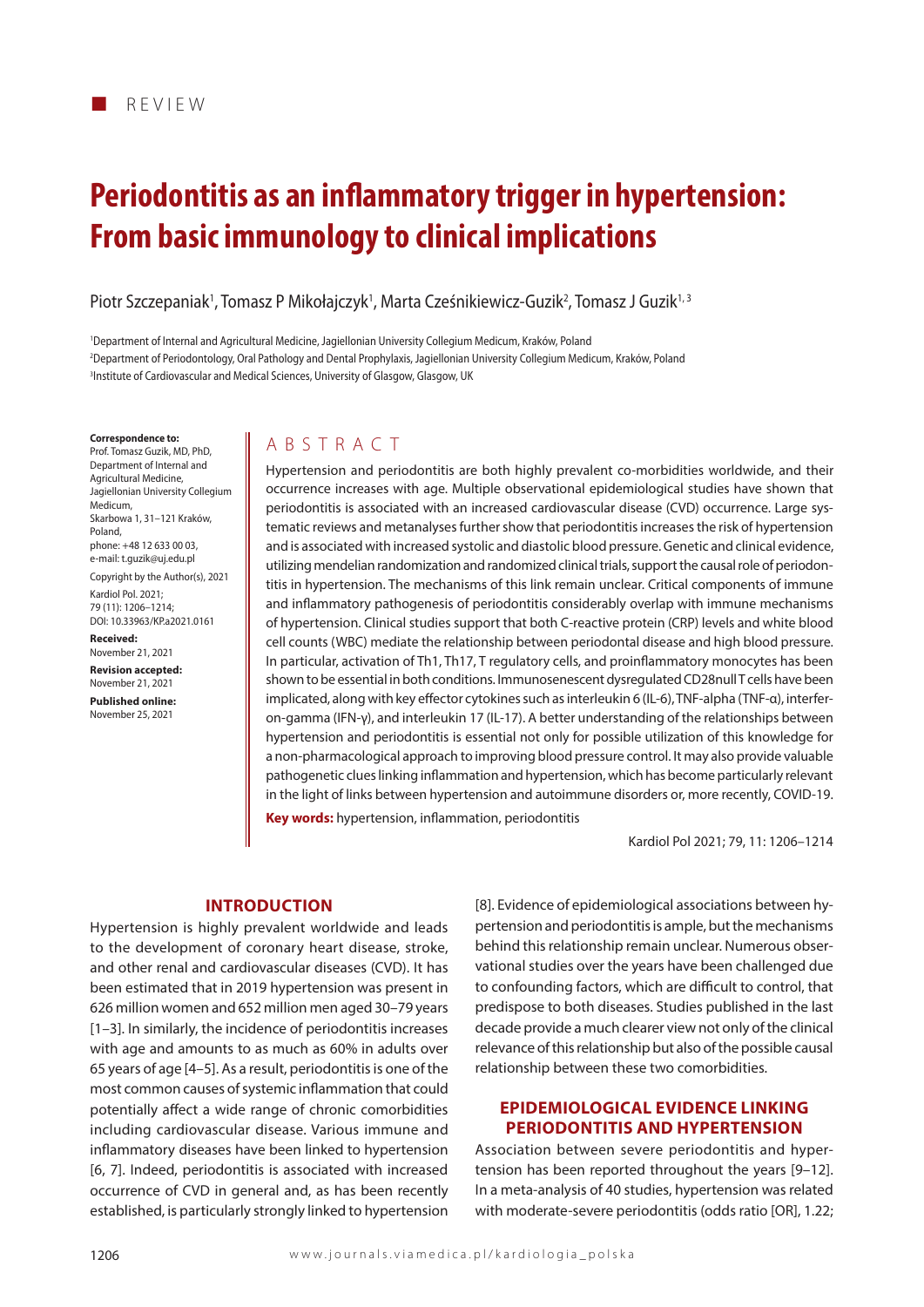95% confidence interval [CI], 1.10–1.35), as well as severe periodontitis (OR, 1.49; 95% CI, 1.09–2.05) [13]. Analysis of large registries further supports these conclusions. Munoz Aguilera et al. [14] have provided evidence that periodontitis increases the odds of hypertension by 20%–60% in large populations from surveys based in the USA ( $n = 3460$ ) and Korea ( $n = 4539$ ). Periodontitis was related to the occurrence of hypertension and higher systolic blood pressure (SBP) compared to people without periodontitis. These observations have been further extended to several periodontitis-related phenotypes that may have clinical relevance. For example, Pietropaoli et al. have shown that unstable periodontitis and gingivitis linked to gingival bleeding were associated with an increased risk of uncontrolled/high blood pressure [15]. SBP was significantly higher in patients with unstable periodontitis than in patients with gingivitis (increase by 5.3 mm Hg), as well as people with stable periodontitis (increase by 2.1 mm Hg). Gingival bleeding was correlated with an increased risk of high/uncontrolled BP (OR, 1.42; 95% CI, 1.19–1.68), which is particularly interesting considering that gingival bleeding is a very simple clinical marker of oral involvement [15].

## **Periodontitis causes hypertension**

Evidence of the causal relationship between periodontitis and hypertension comes from genetic evidence and randomized clinical trials of intensive periodontal therapy. The Mendelian randomization analysis in the UK Biobank (nearly 400 000 individuals), indicated a significant potentially causal relationship between periodontitis-linked single nucleotide polymorphisms (SNPs) and blood pressure phenotypes [16]. The identified SNPs included *SIGLEC5*, *DEFA1A3*, *MTND1P5*, and *LOC107984137* and had been identified using Genome-Wide Association Studies (GWAS) [16]. Evidence from randomized clinical trials further shows that supra- and sub-gingival instrumentation combined with instillation of chlorhexidine in gingival pockets (intensive periodontal treatment [IPT]) improved endothelial function and its cardiovascular complications. Metanalysis performed in hypertensive and prehypertensive individuals revealed a significant blood pressure decrease in successfully periodontal treatment [17]. Direct data from the largest so far randomized study utilizing ambulatory blood pressure monitoring, has clearly shown that IPT was associated with lowering blood pressure in hypertensive patients with periodontitis. The difference in SBP change between subjects randomized to IPT or conventional periodontal treatment (CPT) was 11.1 mm Hg [16]. Other studies further support these conclusions [16, 18–21]. In another trial performed in 107 patients [22], IPT was associated with reductions of endothelial microparticles (EMP) which coincided with blood pressure-related effects and persisted for up to 6 months after IPT [22]. We have recently published a detailed systematic review and metanalysis of all randomized studies reporting the effects of periodontal therapy on hypertension and related cardiovascular outcomes [17]. Sharma et al. [17] reported an improvement in the cardiovascular health of patients with hypertension after IPT. Comparing the effects of CPT and IPT, a decreased level of CRP and an improvement in endothelial function after IPT were observed. Importantly, the systematic review and meta-analysis demonstrated similar reductions of both SBP and DBP to the levels reported by individual trials. In the prehypertensive and hypertensive patients, IPT decreased diastolic blood pressure (DBP) (decrease by 8.43 mm Hg) and SBP (decrease by 11.41 mm Hg) compared with CPT, while in the non-hypertensive populations, blood pressure remained unchanged [17]. In conclusion, the combination of genetic and clinical trial data strongly suggests that periodontitis may be causal in hypertension and that intensive periodontal treatment can support anti-hypertensive therapy and reduce cardiovascular risk.

## **Systemic inflammation as a mediator between periodontitis and hypertension**

There is increasing evidence that hypertension can be caused and modulated by inflammatory responses [23–25]. Blood pressure can be regulated by various immune-targeted therapies [26, 27] or diets [28]. Systemic inflammatory cytokines and CRP serve as biomarkers linking periodontitis and hypertension (Figure 1). The mediation analysis in large epidemiological survey studies discussed above has suggested that CRP and white blood cell counts (WBC) mediated partly the association between periodontitis and hypertension [14]. Similar results were observed in another population [29]. In a study of 500 participants, higher blood pressure, elevated high-sensitivity CRP, and white cell counts were obtained in patients with periodontitis compared to the control group [29].

Recently published studies have provided evidence that periodontitis, as a chronic inflammatory disease, is associated with the prevalence of hypertension [5, 13–17, 30–32]. Poor oral health is linked to systemic inflammation and increased probability of the development of hypertension. In a meta-analysis of several interventional studies, Sharma et al. [14] also reported that the blood pressure-lowering effect was accompanied by the reduction of CRP levels [17]. Specific mediators of this relationship are still under investigation. Interestingly, the improvement of the periodontal status in humans is accompanied by the reduction of immunosenescent CD57+CD28nullCD8+ T cells bearing the activation marker CD38 [16]. These immunosenescent T cells were originally implicated in the pathogenesis of hypertension [33, 34]. Also, the levels of circulating pro-hypertensive cytokines, such as interferon-gamma (IFN-γ), interleukin 17A (IL-17A), TNF-alpha (TNF-α), and interleukin 6 (IL-6), were diminished with the improvement of both periodontal status and blood pressure [16] suggesting their possible involvement. To better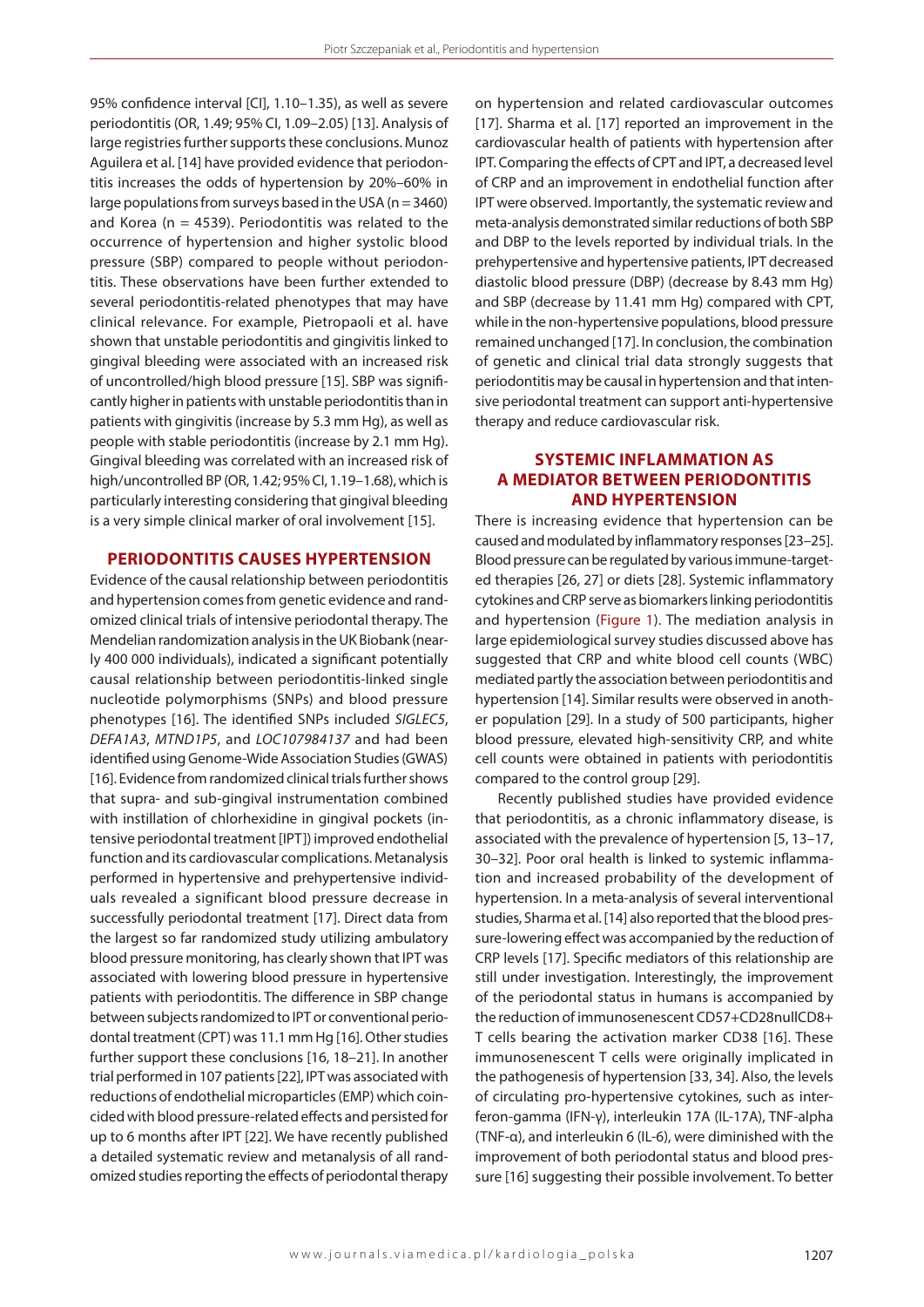

**Figure 1.** Potential inflammatory mechanisms linking periodontitis and hypertension. This figure has been created with BioRender Abbreviations: IFN-γ, interferon γ; IL, interleukin; Th, T helper cells; TNF-α, tumor necrosis factor α; Treg, T regulatory cells

understand the possible mechanisms linking periodontal inflammation with hypertension, it is essential to look closely at the immune pathogenesis of periodontitis itself.

**Immune mechanisms of periodontitis**

Periodontal disease (PD) is initially caused by the accumulation of biofilm on the teeth. Consequently, it promotes localized inflammation called gingivitis. This stage of inflammation is reversible and represents the mildest form of PD. Further development of inflammation encompasses deeper layers of the periodontium, causing the loss of the connective tissue and bone. The involvement of these tissues is characteristic of periodontitis. In most cases, this stage of inflammation is irreversible [35]. For a long time, a lot of evidence suggested that bacteria are the primary etiology of periodontal diseases. Bacteria implicated in periodontitis are predominantly anaerobic, gram-negative, and may include *Porphyromonas gingivalis*, *Aggregatibacter actinomycetemcomitans*, *Prevotella intermedia*, *Bacteroides forsythus*, *Campylobacter rectus*, *Peptostreptococcus micros*, *Eubacterium nodatum*, *Streptococcus intermedius,* and *Treponema sp.* [36]*.* Nowadays, periodontitis is perceived as a result of the imbalance of the microbial biofilm, known as dysbiosis, rather than the presence of a single pathogen [36]. The pathogenesis of PD is more complex and depends on many additional environmental factors as

well as the susceptibility of the host [37, 38]. It is known, that exacerbated immune responses to the biofilm in the periodontal tissue result in the destruction of the structural component of the periodontium [35]. In this context, both bacteria and activated host immunity coincide to trigger immune responses resulting in bone loss [39]. Initially, chemotactic factors released by the activated immune cells are responsible for the recruitment of leukocytes into the inflamed tissues [34, 40].

**Neutrophils:** Neutrophils are the most abundant leukocytes, which are the first line of antimicrobial defense. These cells act as professional phagocytes, that recognize, engulf, and kill extracellular pathogens. In this way, neutrophils link the innate and adaptive immune responses and help the resolution of inflammation and healing of the tissue [41]. Neutrophils in the periodontal pocket form the wall against the plaque biofilm. This mechanism may initially be protective. However, it is known that neutrophils cannot engulf the large structure of the biofilm and during this process called frustrated phagocytosis, they release enzymes, products of the oxidative burst, and other noxious contents to the surrounding milieu. In this arm of the response, neutrophils have a predominantly destructive effect on the pocket and surrounding tissue [41]. Neutrophils contain the membrane-bound intracellular granules called primary (azurophilic), secondary (specific), and tertiary (gelatinase),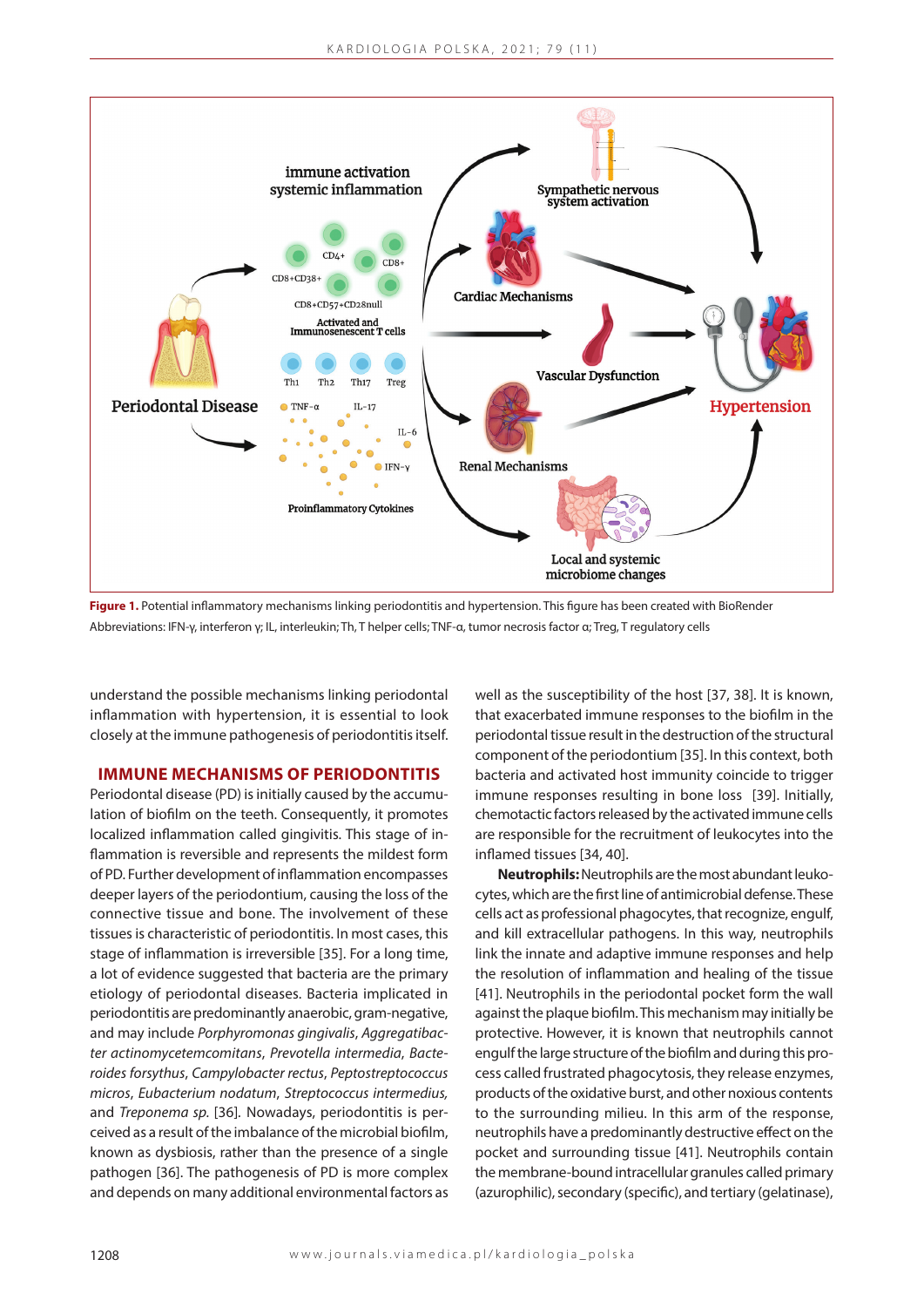as well as secretory vesicles. Granule proteins contribute to reactive oxygen species (ROS) production. In this process, myeloperoxidase (MPO) produces singlet oxygen, hydroxyl radical (•OH), and hypochlorous acid (HOCl) from chloride and  $H_2O_2$  [42]. This initiates degradation of the proteins and induction of DNA damage resulting in the killing of most prokaryotes [43]. Neutrophil-derived molecules with antimicrobial activities include lysozyme, lactoferrin, elastase, azurocidin (hCAP 37kDa), cathelicidin (LL-37), and human neutrophil peptides (HNPs; α-defensins) [44]. Neutrophils can also release decondensed chromatin with histones and granules into the extracellular space. The formation of neutrophil extracellular traps (NETs) aims to fight microorganisms [45]. During the process of transmigration into the tissue, neutrophils produce chemokines, and they alter their surface expression markers, presenting a higher expression of integrins and proteases. Also, delayed apoptosis is commonly observed because of this process [46]. The measurements of the specific surface cell markers revealed that the potential changes in their expression are likely due to the momentary activity of the cells rather than reflecting specific cell subsets [45]. It is suggested that the oral neutrophils, in comparison to cells isolated from peripheral blood, are terminally migrated cells, which are exposed to high osmotic stress, as well as a high load of bacteria and their toxins [45]. Recently published data provided evidence that neutrophils were elevated in periodontitis tissue when compared to healthy tissue. This effect was also accompanied by increased infiltrates of plasma cells and naïve B cells [38]. It has been postulated that the infiltration of different subpopulations of immune cells in periodontitis is the result of the host immunity against periodontal disease [38]**.**

**Th1/Th2 subsets:** In the next stage of the immune responses, macrophages, monocytes, and dendritic cells known as the antigen-presenting cells (APCs) are observed in the inflamed tissue. Such imbalances may provide essential links to cardiovascular pathology [47]. Although the content of dendritic cells and macrophages in the periodontal tissue is decreased in comparison to healthy tissue [38], their role in capturing and presenting antigens to lymphocytes is essential. In the periodontal lesions, T cells and both CD4+ and CD8+ subsets are found in the dense inflammatory infiltrate [48]. Interestingly, those cells revealed memory/activated phenotype, presenting CD45RO+/CD29+ markers [38, 48]. CD4+ T cells play a crucial role in antigen recognition since the bacteria involved in periodontitis are extracellular pathogens [48]. Based on the profile of cytokine production, CD4+ cells are divided into T helper 1 (Th1) and T helper 2 (Th2). Th1 and Th2 polarized cells have been shown to play different roles in periodontal diseases. In general, Th1 cells produce IFN-γ and IL-2, while Th2 subsets produce IL-4, IL-5, IL-6 [49]. Th1 cells induce the production of IL-1 and TNF-α, which can initiate bone resorption by activating osteoclasts and promoting differentiation of the osteoclast precursors [48]. It is interesting to note that activated T cells have the expression of the osteoprotegerin ligand (OPG-L) that promotes osteoclast differentiation. Moreover, Th1 cells predominantly express OPG-L. T cells' recruitment into the inflamed tissue is regulated by chemokines and their receptor as well as by the adhesion molecules. In diseased gingiva, Th1 cells with high expression of C-C motif chemokine receptor 5 (CCR5) and C-X-C motif chemokine receptor 3 (CXCR3) have been found [48]. Interestingly, in the inflamed periodontal tissue, elevated levels of Regulated on Activation, Normal T Cell Expressed and Secreted (RANTES) and Macrophage inflammatory protein 1 alpha (MIP-1α) chemokines (both are CCR5 ligands), as well as Interferon gamma-induced protein 10 (IP-10, CXCR3 ligand), were observed [48]. In the gingival tissue, an increased number of mononuclear cells, which express α4 and α6 integrins, has been found. As a result, the lymphocyte migration was increased [50]. It has been observed that T cells express the leukocyte function-associated antigen 1 **(**LFA-1, CD11a) in the gingival tissue and gingival crevicular fluid. Also, the pocket epithelium in the gingiva expresses the intercellular adhesion molecules 1 **(**ICAM-1, CD54). It has been shown that the expression of ICAM-1 in the pocket epithelium is associated with the migration of CD11a+CD25+CD4+ cells in the affected periodontally gingival tissue [51]. Lymphocytes can also adhere to gingival fibroblast using CD44/hyaluronate, LFA-1/ICAM1, and very late antigens 4/5 (VLA-4/5) [52]. Th1 lymphocytes and especially IFN-γ positive cells are associated with bone resorption [53]. IFN-γ positive T cells induced osteoclastogenesis from monocytes through the expression of NF-κB ligand (RANKL) [53]. Infection of dental pulp with *Porphyromonas gingivalis*, caused inflammation and alveolar bone destruction in Th1 biased mice, while Th2 biased mice developed minimal lesions. Moreover, inflammatory granulomas, associated with Th1 response, were infiltrated with osteoclast and had high expression of IFN-γ, IL-1α and IL-1β [54]. Another study has revealed osteoclast activity in granulomas, and this was correlated with Th1 response [55] that can also affect cardiac pathology [56].

In turn, Th2 response was associated with minimalized bone loss [57]. The protective effect was dependent on IL-4/IL-13 induced Signal transducer and activator of transcription 6 (STAT6) pathway [57]. It is interesting to note that the development of periodontitis is mediated by an imbalance between Th1 and Th2 responses which can be affected by various immune and non-immune triggers [55, 58–63]. On the other hand, cells isolated from peripheral blood of patients with early-onset periodontitis were characterized by decreased Th1 cytokine expression, while peripheral cells derived from patients with adult periodontitis were predominantly Th2/Th0 polarized [64]. Also, the progression of periodontal disease may be regulated by the local cytokines and the dominance of Th2 response and could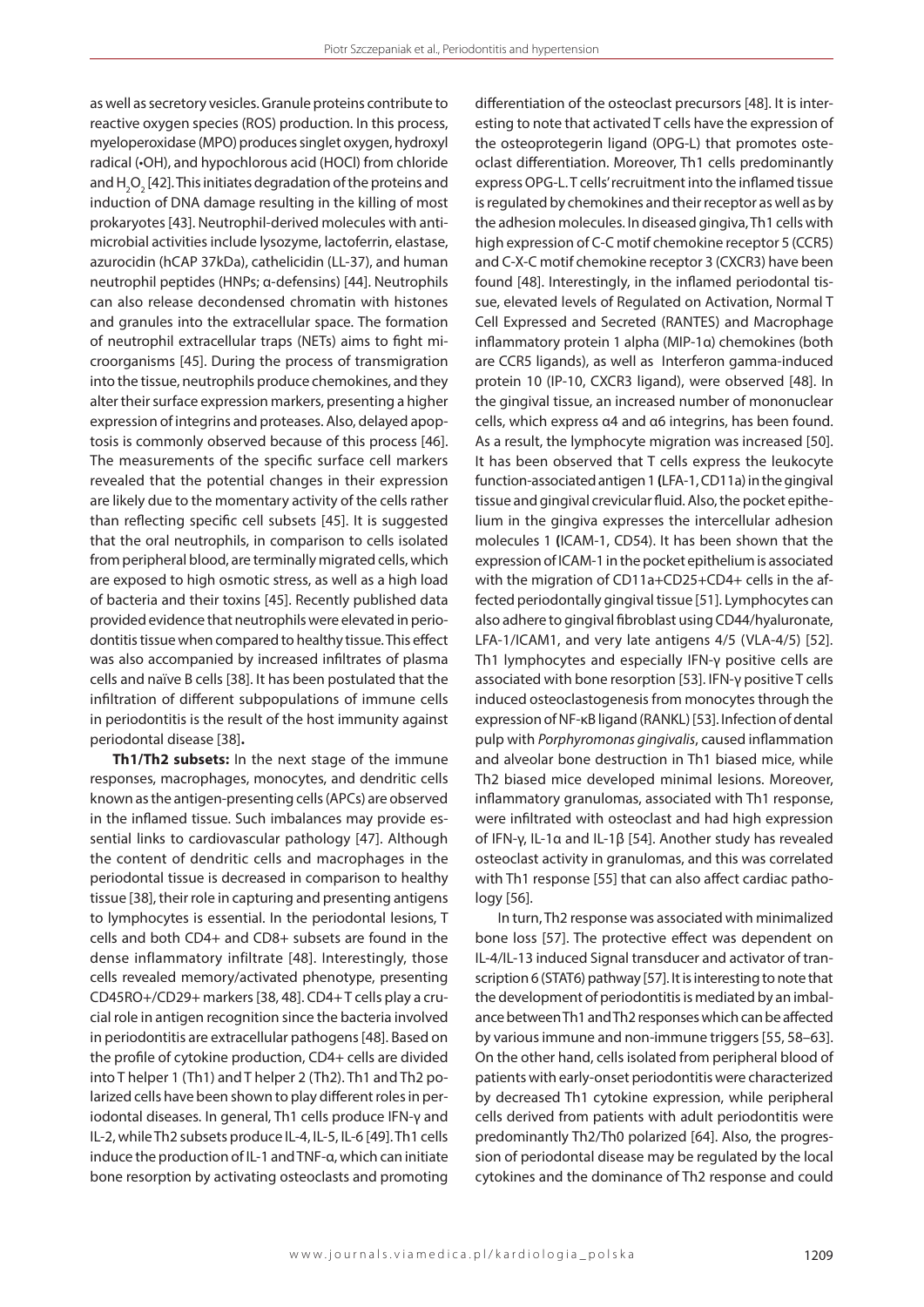be an exacerbating factor [65]. This observation suggests that cytokines released by the cells infiltrating the gingival tissue affect the progression of gingivitis to chronic and destructive periodontitis with Th2 predominance. Thus, Th2 cells could be associated with progressive lesions while Th1 could be related to stable lesions [61, 65]. In contrast, it has been shown that IFN-γ cells increased with the severity of inflammation in human gingival tissue [66]. Some of the published studies revealed a comparable presence of Th1 and Th2 in periodontitis in humans [67, 68]. Taking together the above data, more research is needed to fully explain the role of Th1/Th2 subsets in the pathogenesis of periodontitis. Th1 cells are particularly important from the standpoint of the possible link to cardiovascular disease as these cells are present in perivascular tissues [69], and Th1 effector cytokines can modify cardiac and vascular remodeling and pathology [70-71].

**Th17 lymphocytes**: Th17 cells express RAR-related orphan receptor gamma (RORγ) and produce a whole range of cytokines such as IL-17A, IL-17F, IL-21, IL-22, and IL-26 [72]. Th17 development and differentiation are initiated in the presence of IL-2, IL-1β, IL-21, and IL-23 [73]. IL-17 is considered an important regulator of granulopoiesis, and neutrophils are known to provide antimicrobial defense against periodontitis. IL-17RA<sup>-/-</sup> mice were characterized by enhanced periodontal bone destruction. Moreover, IL-17RA<sup>-/-</sup> mice revealed both reduced neutrophil migration to the bone and serum chemokine levels [74]. This observation suggests the protective role of IL-17 to the bone [74]. In rheumatoid arthritis (RA), both human and animal studies have provided evidence that IL-17 plays a pathogenic role in bone destruction [75, 76]. IL-17, in a dose-dependent manner, induced the expression of osteoclast differentiation factor (ODF) mRNA in osteoblasts. Kotake et al. have shown that IL-17 is the crucial cytokine for osteoclastic bone resorption in patients with RA [77, 78]. It is important since periodontal diseases represent the most common form of bone loss. PD is also a risk factor for chronic obstructive pulmonary disease (COPD), diabetes, atherosclerosis, and increased preterm labor, and low birth weight [79, 80]. It is well documented that IL-17 upregulates the expression of RANKL leading to the loss of RANKL/OPG balance and stimulating osteoclastogenesis and erosion of bone [81, 82]. IL-17 also stimulates the expression of osteoclastogenic cytokines such as IL-6, IL-8, IL-1, and TNF [83]. The significant overexpression of IL-21 and Th17 related cytokines such as IL-1β, IL-6, IL-17, and IL23, has been observed in the tissue affected by periodontitis [84].

In conclusion, the Th17 response plays a crucial role in bone loss.

**Regulatory T cells (Tregs):** Regulatory T cells play an important role in suppressing the activation and expansion of other T cells thus maintaining immune homeostasis and tolerance [85]. It has been shown that Tregs can directly inhibit APC [86]. Taking into account the site of Tregs

development, two subsets can be distinguished. Natural Tregs (nTreg) develop in the thymus. Second subsets, named induced or peripheral Treg (pTreg), differentiate from naïve CD4+ T lymphocytes at the periphery [86]. The main Tregs phenotypic marker is the transcription factor Forkhead Box P3 (Foxp3). Regulatory T cells are also characterized by the high expression of the α chain of the high-affinity IL-2 receptor (CD25) [86]. Tregs have been found in chronic lesions in periodontitis [87]. Initially, during periodontitis, Tregs accumulate at the infected tissue, limiting the immune response and promoting the survival of the pathogens [87]. On the one hand, immune responses have to be controlled to avoid the dissemination of the microorganisms, and, on the other hand, tissue damage has to be protected [86]. Patients with chronic periodontitis presented the increased content of CD4+CD25+ T cells in the inflammatory gingival tissue. These cells were characterized by the expression of Foxp3, cytotoxic T lymphocyte-associated protein 4 (CTLA-4), CD103, CD45RO, and glucocorticoid-inducible TNFR (GITR). In patients with chronic periodontitis, the levels of CCL17, CCL22, and CCR4 were increased in gingival biopsies, in comparison to controls. Simultaneously, the affected tissue presented high expression of TGF-β and IL-10 [87]. Tregs can inhibit osteoclastogenesis and regulate bone metabolism by releasing cytokines such as IL-10, TGF-β, IL-4, and by using CTLA-4 molecules to direct contact with cells [88]. Nakajima et al. have also described increased infiltration of Tregs in periodontitis compared with gingivitis [89]. Moreover, C57Bl/6 mice infected with *Aggregatibacter actinomycetemcomitans* developed the inflammatory response and alveolar bone resorption. In this model, the migration of Tregs, as well as Th2, was associated with temporal attenuation of disease progression. The blockade of CCR4 ligand, CCL22, in wild type (WT) mice resulted in increased bone loss. A similar effect was observed in CCR4-/- mice. Moreover, the adoptive transfer of CCR4+Tregs into CCR4<sup>-/-</sup> reverted the exacerbated PD phenotype resulting in bone loss and inflammation reaching levels similar to the ones observed in WT. Despite numerous data reporting increased infiltration of Tregs in periodontal diseases [87, 89, 90], the reduced content of Foxp3+CD25+ cells has been demonstrated as well [91]. To conclude, the decreased content of Tregs or lack of their function contribute to an exacerbated immune reaction in the periodontium leading to the progression of periodontitis.

## **Mechanistic links between periodontitis and hypertension**

The mechanisms linking hypertension and periodontitis may include systemic inflammatory and local immune mechanisms, chronic pain, sympathetic activation, and gut microbiota (Figure 1) [28]. As discussed above, increasing understanding of the immune mechanisms of hypertension has pointed our attention to all components of perio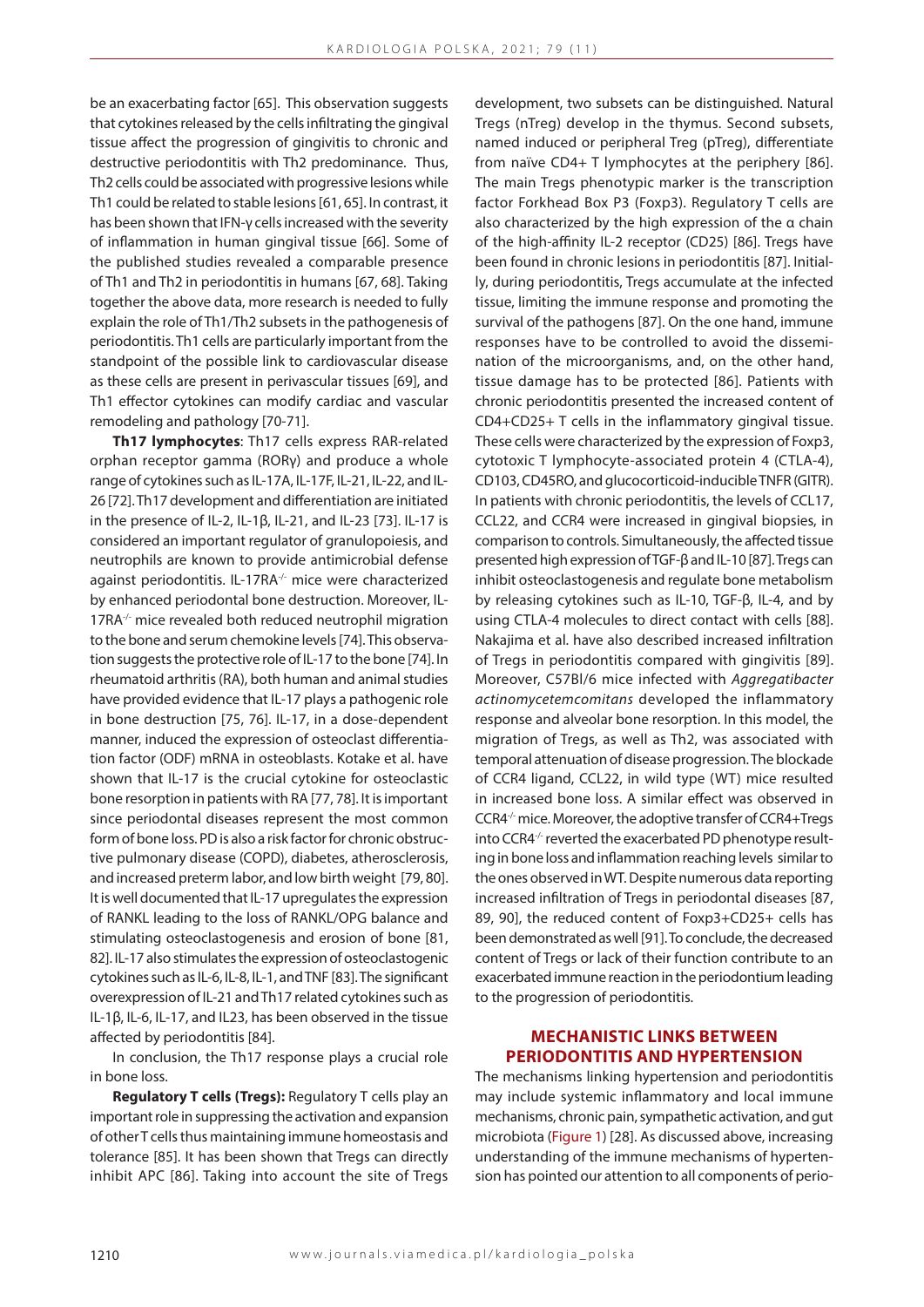dontitis immunopathogenesis discussed above with Th1, Th17, and T regulatory T cell taking center stage [16, 23, 92]. This has been extensively studied in both animal-model and human studies [93, 94]. Most recently, Mendelian randomization provided strong evidence linking immune cells with hypertension. Lymphocyte, monocyte, or neutrophil counts positively correlate with increased SBP, DBP, and pulse pressure in the large population of UK Biobank [94]. Moreover, recent epidemiological evidence revealed the link between lifetime exposure to oral inflammation and future cardiovascular risk [8]. Angiotensin II (Ang II), salt, and other pro-hypertensive stimuli cause the increase of the expression and accumulation of immune cells including Th17, effector T cells producing Th1 type cytokines [93, 95]. In line with this, animal studies indicated that hypertension was exacerbated by exposure to *Porphyromonas gingivalis antigens*, which are commonly present in periodontal diseases [30]. Recently, we observed an increase in the expression of Th1 cytokines such as IFN-γ, TNF-α, and T-Box Transcription Factor 21 (TBX21) in aortas of *P. gingivalis*/IL-12/aluminum oxide immunized mice. In this model, IL-4 and TGF-β expressions were unchanged. Moreover, this phenotype was accompanied by the enhanced elevation of blood pressure and endothelial dysfunction [30]. Circulating in the blood CD4+ T cells, which have been immunized with *P. gingivalis* antigens, were characterized by the higher expression of CD69 and CCR5 molecules in comparison to controls [30]. It is interesting to note that the cells activated on the periphery can migrate into the heart, kidney, brain, and blood vessel adventitia and periadventitial fat [34, 96]. Simultaneously, we observed that Ang II dependent inflammation was associated with increased expression of RANTES in perivascular adipose tissue (PVAT). This effect was accompanied by increased T cells content in PVAT. Infiltrating T cells were characterized by high expression of CCR1, CCR3, and CCR5 molecules. Furthermore, RANTES<sup>-/-</sup> were protected against leukocyte, and especially T cell infiltration, and this effect was associated with improvement of vascular function [97]. Thus, periodontal disease initiates systemic inflammation that affects the cardiovascular system by inducing activation of the immune cells and their infiltration into the inflamed tissue leading finally to the end-organs damage.

How activated immune cells can cause hypertension is still unclear. Most mechanisms link to the effects of effector cytokines on endothelial dysfunction [98] and renal expression of key ion transporters such as ENAC, which can then directly regulate blood pressure and contribute to hypertension. Indeed, interferon gamma, a key cytokine in both hypertension and periodontitis, has been shown to directly induce endothelial dysfunction in the vasculature [97].

Understanding the mechanisms of the immune system and hypertension may be crucial in preventing cardiovascular diseases in people with periodontitis. More studies are needed to investigate this relationship.

## **Conclusion**

A better understanding of the relationships between hypertension and periodontitis is essential not only for possible utilization of this knowledge for a non-pharmacological approach to improvement of blood pressure control. It may also provide valuable pathogenetic clues linking inflammation and hypertension, which has become particularly relevant in the light of links between hypertension and autoimmune disorders or more recently, COVID-19 [99].

#### *Article information*

#### **Conflict of interests:** None declared.

**Open access:** This article is available in open access under Creative Common Attribution-Non-Commercial-No Derivatives 4.0 International (CC BY-NC-ND 4.0) license, allowing to download articles and share them with others as long as they credit the authors and the publisher, but without permission to change them in any way or use them commercially. For commercial use, please contact the journal office at kardiologiapolska@ptkardio.pl.

**How to cite:** Szczepaniak P, Mikołajczyk TP, Cześnikiewicz-Guzik M, Guzik TJ. Periodontitis as an inflammatory trigger in hypertension — from basic immunology to clinical implications. Kardiol Pol. 2021; 79(11): 1206–1214, doi: 10.33963/KP.a2021.0161.

### **REFERENCES**

- 1. NCD Risk Factor Collaboration (NCD-RisC). Worldwide trends in hypertension prevalence and progress in treatment and control from 1990 to 2019: a pooled analysis of 1201 population-representative studies with 104 million participants. Lancet. 2021; 398(10304): 957–980, doi: [10.1016/S0140-](http://dx.doi.org/10.1016/S0140-6736(21)01330-1) [6736\(21\)01330-1,](http://dx.doi.org/10.1016/S0140-6736(21)01330-1) indexed in Pubmed: [34450083.](https://www.ncbi.nlm.nih.gov/pubmed/34450083)
- 2. Williams B, Mancia G, Spiering W, et al. 2018 ESC/ESH Guidelines for the management of arterial hypertension [in Polish]. Kardiol Pol. 2019; 77(2): 71–159, doi: [10.5603/KP.2019.0018,](http://dx.doi.org/10.5603/KP.2019.0018) indexed in Pubmed: [30816983](https://www.ncbi.nlm.nih.gov/pubmed/%2030816983).
- 3. Kikuya M, Asayama K, Ohkubo T. Blood pressure variability and arterial stiffness parameters derived from ambulatory blood pressure monitoring. Kardiol Pol. 2019; 77(5): 509–514, doi: [10.33963/KP.14845,](http://dx.doi.org/10.33963/KP.14845) indexed in Pubmed: [31125026](https://www.ncbi.nlm.nih.gov/pubmed/31125026).
- 4. Eke PI, Lu H, Zhang X, et al. Geospatial distribution of periodontists and US adults with severe periodontitis. J Am Dent Assoc. 2019; 150(2): 103–110, doi: [10.1016/j.adaj.2018.09.021](http://dx.doi.org/10.1016/j.adaj.2018.09.021), indexed in Pubmed: [30470389.](https://www.ncbi.nlm.nih.gov/pubmed/30470389)
- 5. Guzik TJ, Czesnikiewicz-Guzik M. Mounting pressure of periodontitis. Hypertension. 2021; 78(2): 552–554, doi: [10.1161/HYPERTENSIONA-](http://dx.doi.org/10.1161/HYPERTENSIONAHA.121.17450)[HA.121.17450,](http://dx.doi.org/10.1161/HYPERTENSIONAHA.121.17450) indexed in Pubmed: [34148358.](https://www.ncbi.nlm.nih.gov/pubmed/34148358)
- 6. Small HY, Migliarino S, Czesnikiewicz-Guzik M, et al. Hypertension: focus on autoimmunity and oxidative stress. Free Radic Biol Med. 2018; 125: 104–115, doi: [10.1016/j.freeradbiomed.2018.05.085](http://dx.doi.org/10.1016/j.freeradbiomed.2018.05.085), indexed in Pubmed: [29857140](https://www.ncbi.nlm.nih.gov/pubmed/29857140).
- 7. Urbanski K, Ludew D, Filip G, et al. CD14CD16 "nonclassical" monocytes are associated with endothelial dysfunction in patients with coronary artery disease. Thromb Haemost. 2017; 117(5): 971–980, doi: [10.1160/TH16-08-](http://dx.doi.org/10.1160/TH16-08-0614) [0614,](http://dx.doi.org/10.1160/TH16-08-0614) indexed in Pubmed: [28229168.](https://www.ncbi.nlm.nih.gov/pubmed/28229168)
- 8. Czesnikiewicz-Guzik M, Górska R. Oral health in childhood as a predictor of future cardiovascular risk. Cardiovasc Res. 2020; 116(8): e98–e100, doi: [10.1093/cvr/cvz335](http://dx.doi.org/10.1093/cvr/cvz335), indexed in Pubmed: [32150260](https://www.ncbi.nlm.nih.gov/pubmed/32150260).
- 9. Tsakos G, Sabbah W, Hingorani AD, et al. Is periodontal inflammation associated with raised blood pressure? Evidence from a National US survey. J Hypertens. 2010; 28(12): 2386–2393, doi: [10.1097/HJH.0b013e32833e0fe1,](http://dx.doi.org/10.1097/HJH.0b013e32833e0fe1) indexed in Pubmed: [20706132](https://www.ncbi.nlm.nih.gov/pubmed/20706132).
- 10. Tsioufis C, Kasiakogias A, Thomopoulos C, et al. Periodontitis and blood pressure: the concept of dental hypertension. Atherosclerosis. 2011; 219(1): 1–9, doi: [10.1016/j.atherosclerosis.2011.04.030,](http://dx.doi.org/10.1016/j.atherosclerosis.2011.04.030) indexed in Pubmed: [21640351](https://www.ncbi.nlm.nih.gov/pubmed/21640351).
- 11. Zeigler CC, Wondimu B, Marcus C, et al. Pathological periodontal pockets are associated with raised diastolic blood pressure in obese adoles-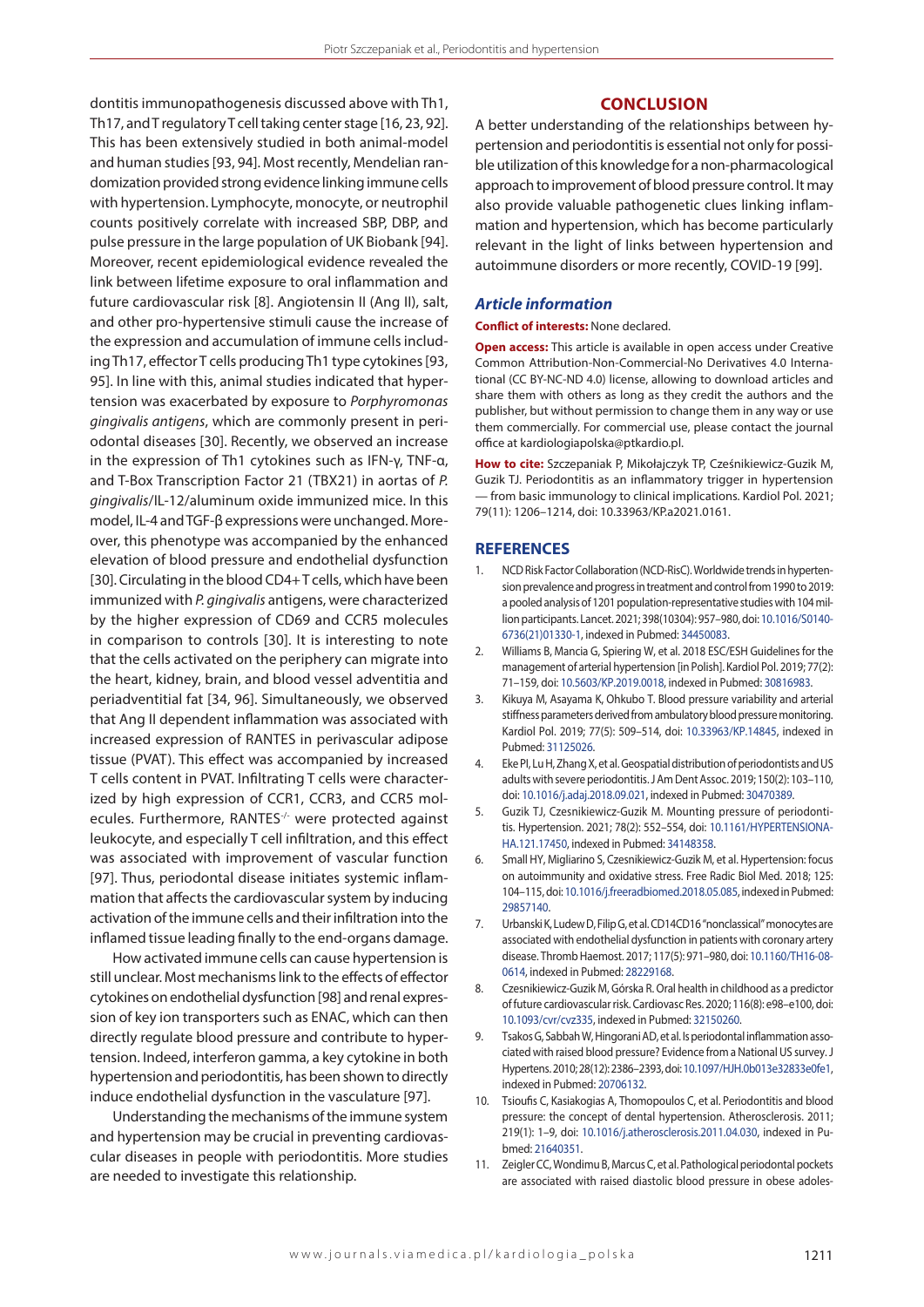cents. BMC Oral Health. 2015; 15: 41, doi: [10.1186/s12903-015-0026-6,](http://dx.doi.org/10.1186/s12903-015-0026-6) indexed in Pubmed: [25884594.](https://www.ncbi.nlm.nih.gov/pubmed/25884594)

- 12. Martin-Cabezas R, Seelam N, Petit C, et al. Association between periodontitis and arterial hypertension: A systematic review and meta-analysis. Am Heart J. 2016; 180: 98–112, doi: [10.1016/j.ahj.2016.07.018](http://dx.doi.org/10.1016/j.ahj.2016.07.018), indexed in Pubmed: [27659888.](https://www.ncbi.nlm.nih.gov/pubmed/27659888)
- 13. Muñoz Aguilera E, Suvan J, Buti J, et al. Periodontitis is associated with hypertension: a systematic review and meta-analysis. Cardiovasc Res. 2020; 116(1): 28–39, doi: [10.1093/cvr/cvz201](http://dx.doi.org/10.1093/cvr/cvz201), indexed in Pubmed: [31549149.](https://www.ncbi.nlm.nih.gov/pubmed/31549149)
- 14. Muñoz Aguilera E, Leira Y, Miró Catalina Q, et al. Is systemic inflammation a missing link between periodontitis and hypertension? Results from two large population-based surveys. J Intern Med. 2021; 289(4): 532–546, doi: [10.1111/joim.13180,](http://dx.doi.org/10.1111/joim.13180) indexed in Pubmed: [32969093](https://www.ncbi.nlm.nih.gov/pubmed/32969093).
- 15. Pietropaoli D, Monaco A, D'Aiuto F, et al. Active gingival inflammation is linked to hypertension. J Hypertens. 2020; 38(10): 2018–2027, doi: [10.1097/HJH.0000000000002514](http://dx.doi.org/10.1097/HJH.0000000000002514), indexed in Pubmed: [32890278.](https://www.ncbi.nlm.nih.gov/pubmed/32890278)
- 16. Czesnikiewicz-Guzik M, Osmenda G, Siedlinski M, et al. Causal association between periodontitis and hypertension: evidence from Mendelian randomization and a randomized controlled trial of non-surgical periodontal therapy. Eur Heart J. 2019; 40(42): 3459–3470, doi: [10.1093/eu](http://dx.doi.org/10.1093/eurheartj/ehz646)[rheartj/ehz646,](http://dx.doi.org/10.1093/eurheartj/ehz646) indexed in Pubmed: [31504461.](https://www.ncbi.nlm.nih.gov/pubmed/31504461)
- 17. Sharma S, Sridhar S, McIntosh A, et al. Periodontal therapy and treatment of hypertension-alternative to the pharmacological approach. A systematic review and meta-analysis. Pharmacol Res. 2021; 166: 105511, doi: [10.1016/j.phrs.2021.105511](http://dx.doi.org/10.1016/j.phrs.2021.105511), indexed in Pubmed: [33617973.](https://www.ncbi.nlm.nih.gov/pubmed/33617973)
- 18. D'Aiuto F, Parkar M, Nibali L, et al. Periodontal infections cause changes in traditional and novel cardiovascular risk factors: results from a randomized controlled clinical trial. Am Heart J. 2006; 151(5): 977–984, doi: [10.1016/j.](http://dx.doi.org/10.1016/j.ahj.2005.06.018) [ahj.2005.06.018,](http://dx.doi.org/10.1016/j.ahj.2005.06.018) indexed in Pubmed: [16644317.](https://www.ncbi.nlm.nih.gov/pubmed/16644317)
- 19. Vidal F, Cordovil I, Figueredo CM, et al. Non-surgical periodontal treatment reduces cardiovascular risk in refractory hypertensive patients: a pilot study. J Clin Periodontol. 2013; 40(7): 681–687, doi: [10.1111/jcpe.12110,](http://dx.doi.org/10.1111/jcpe.12110) indexed in Pubmed: [23639076.](https://www.ncbi.nlm.nih.gov/pubmed/23639076)
- 20. Cairo F, Castellani S, Gori AM, et al. Severe periodontitis in young adults is associated with sub-clinical atherosclerosis. J Clin Periodontol. 2008; 35(6): 465–472, doi: [10.1111/j.1600-051X.2008.01228.x,](http://dx.doi.org/10.1111/j.1600-051X.2008.01228.x) indexed in Pubmed: [18400027.](https://www.ncbi.nlm.nih.gov/pubmed/18400027)
- 21. D'Aiuto F, Orlandi M, Gunsolley JC, et al. Evidence that periodontal treatment improves biomarkers and CVD outcomes. J Clin Periodontol. 2013; 40 Suppl 14(4 Suppl): S85–105, doi: [10.1111/jcpe.12061,](http://dx.doi.org/10.1111/jcpe.12061) indexed in Pubmed: [23627337.](https://www.ncbi.nlm.nih.gov/pubmed/23627337)
- 22. Zhou QB, Xia WH, Ren J, et al. Effect of intensive periodontal therapy on blood pressure and endothelial microparticles in patients with prehypertension and periodontitis: a randomized controlled trial. J Periodontol. 2017; 88(8): 711–722, doi: [10.1902/jop.2017.160447,](http://dx.doi.org/10.1902/jop.2017.160447) indexed in Pubmed: [28452620.](https://www.ncbi.nlm.nih.gov/pubmed/28452620)
- 23. Drummond GR, Vinh A, Guzik TJ, et al. Immune mechanisms of hypertension. Nat Rev Immunol. 2019; 19(8): 517–532, doi: [10.1038/s41577-019-](http://dx.doi.org/10.1038/s41577-019-0160-5) [0160-5,](http://dx.doi.org/10.1038/s41577-019-0160-5) indexed in Pubmed: [30992524](https://www.ncbi.nlm.nih.gov/pubmed/30992524).
- 24. Higaki A, Mahmoud AUM, Paradis P, et al. Role of interleukin-23/interleukin-17 axis in T-cell-mediated actions in hypertension. Cardiovasc Res. 2021; 117(5): 1274–1283, doi: [10.1093/cvr/cvaa257](http://dx.doi.org/10.1093/cvr/cvaa257), indexed in Pubmed: [32870976.](https://www.ncbi.nlm.nih.gov/pubmed/32870976)
- 25. Wang HX, Li WJ, Hou CL, et al. CD1d-dependent natural killer T cells attenuate angiotensin II-induced cardiac remodelling via IL-10 signalling in mice. Cardiovasc Res. 2019; 115(1): 83–93, doi: [10.1093/cvr/cvy164,](http://dx.doi.org/10.1093/cvr/cvy164) indexed in Pubmed: [29939225.](https://www.ncbi.nlm.nih.gov/pubmed/29939225)
- 26. Krishnan SM, Ling YH, Huuskes BM, et al. Pharmacological inhibition of the NLRP3 inflammasome reduces blood pressure, renal damage, and dysfunction in salt-sensitive hypertension. Cardiovasc Res. 2019; 115(4): 776–787, doi: [10.1093/cvr/cvy252,](http://dx.doi.org/10.1093/cvr/cvy252) indexed in Pubmed: [30357309.](https://www.ncbi.nlm.nih.gov/pubmed/30357309)
- Garcia-Fernandez N, Beaumont J, Moreno MU, et al. The renal immune-inflammatory component of arterial hypertension: emerging therapeutic strategies. Cardiovasc Res. 2019; 115(4): 696–698, doi: [10.1093/cvr/cvy280,](http://dx.doi.org/10.1093/cvr/cvy280) indexed in Pubmed: [30407495.](https://www.ncbi.nlm.nih.gov/pubmed/30407495)
- 28. Jama HA, Beale A, Shihata WA, et al. The effect of diet on hypertensive pathology: is there a link via gut microbiota-driven immunometabolism? Cardiovasc Res. 2019; 115(9): 1435–1447, doi: [10.1093/cvr/cvz091](http://dx.doi.org/10.1093/cvr/cvz091), indexed in Pubmed: [30951169.](https://www.ncbi.nlm.nih.gov/pubmed/30951169)
- 29. Muñoz Aguilera E, Suvan J, Orlandi M, et al. Association between periodontitis and blood pressure highlighted in systemically healthy individuals: results from a nested case-control study. Hypertension. 2021; 77(5): 1765–1774, doi: [10.1161/HYPERTENSIONAHA.120.16790,](http://dx.doi.org/10.1161/HYPERTENSIONAHA.120.16790) indexed in Pubmed: [33775115](https://www.ncbi.nlm.nih.gov/pubmed/33775115).
- 30. Czesnikiewicz-Guzik M, Nosalski R, Mikolajczyk TP, et al. Th1-type immune responses to Porphyromonas gingivalis antigens exacerbate angiotensin II-dependent hypertension and vascular dysfunction. Br J Pharmacol. 2019; 176(12): 1922–1931, doi: [10.1111/bph.14536,](http://dx.doi.org/10.1111/bph.14536) indexed in Pubmed: [30414380](https://www.ncbi.nlm.nih.gov/pubmed/30414380).
- 31. Del Pinto R, Pietropaoli D, Munoz-Aguilera E, et al. Periodontitis and hypertension: is the association causal? High Blood Press Cardiovasc Prev. 2020; 27(4): 281–289, doi: [10.1007/s40292-020-00392-z,](http://dx.doi.org/10.1007/s40292-020-00392-z) indexed in Pubmed: [32500479](https://www.ncbi.nlm.nih.gov/pubmed/32500479).
- 32. Czesnikiewicz-Guzik M, D'Aiuto F, Deanfield JE. Understanding residual inflammatory risk sheds new light on the clinical importance of periodontitis in cardiovascular disease. Eur Heart J. 2020; 41(7): 818–819, doi: [10.1093/eurheartj/ehaa107,](http://dx.doi.org/10.1093/eurheartj/ehaa107) indexed in Pubmed: [32058578](https://www.ncbi.nlm.nih.gov/pubmed/32058578).
- 33. Youn JC, Yu HT, Lim BJ, et al. Immunosenescent CD8+ T cells and C-X-C chemokine receptor type 3 chemokines are increased in human hypertension. Hypertension. 2013; 62(1): 126–133, doi: [10.1161/HYPERTENSIO-](http://dx.doi.org/10.1161/HYPERTENSIONAHA.113.00689)[NAHA.113.00689,](http://dx.doi.org/10.1161/HYPERTENSIONAHA.113.00689) indexed in Pubmed: [23716586.](https://www.ncbi.nlm.nih.gov/pubmed/23716586)
- 34. Mikolajczyk TP, Guzik TJ. Adaptive immunity in hypertension. Curr Hypertens Rep. 2019; 21(9): 68, doi: [10.1007/s11906-019-0971-6](http://dx.doi.org/10.1007/s11906-019-0971-6), indexed in Pubmed: [31321561](https://www.ncbi.nlm.nih.gov/pubmed/31321561).
- 35. Pihlstrom BL, Michalowicz BS, Johnson NW. Periodontal diseases. Lancet. 2005; 366(9499): 1809–1820, doi: [10.1016/S0140-6736\(05\)67728-8,](http://dx.doi.org/10.1016/S0140-6736(05)67728-8) indexed in Pubmed: [16298220](https://www.ncbi.nlm.nih.gov/pubmed/16298220).
- 36. Feres M, Teles F, Teles R, et al. The subgingival periodontal microbiota of the aging mouth. Periodontol 2000. 2016; 72(1): 30–53, doi: [10.1111/prd.12136](http://dx.doi.org/10.1111/prd.12136), indexed in Pubmed: [27501490.](https://www.ncbi.nlm.nih.gov/pubmed/27501490)
- 37. Kinane DF, Bartold PM. Clinical relevance of the host responses of periodontitis. Periodontol 2000. 2007; 43: 278–293, doi: [10.1111/j.1600-](http://dx.doi.org/10.1111/j.1600-0757.2006.00169.x) [0757.2006.00169.x,](http://dx.doi.org/10.1111/j.1600-0757.2006.00169.x) indexed in Pubmed: [17214845.](https://www.ncbi.nlm.nih.gov/pubmed/17214845)
- 38. Li W, Zhang Z, Wang ZM. Differential immune cell infiltrations between healthy periodontal and chronic periodontitis tissues. BMC Oral Health. 2020; 20(1): 293, doi: [10.1186/s12903-020-01287-0,](http://dx.doi.org/10.1186/s12903-020-01287-0) indexed in Pubmed: [33109155](https://www.ncbi.nlm.nih.gov/pubmed/33109155).
- 39. Benakanakere M, Kinane DF. Innate cellular responses to the periodontal biofilm. Front Oral Biol. 2012; 15: 41–55, doi: [10.1159/000329670](http://dx.doi.org/10.1159/000329670), indexed in Pubmed: [22142956](https://www.ncbi.nlm.nih.gov/pubmed/22142956).
- 40. Mikolajczyk TP, Szczepaniak P, Vidler F, et al. Role of inflammatory chemokines in hypertension. Pharmacol Ther. 2021; 223: 107799, doi: [10.1016/j.](http://dx.doi.org/10.1016/j.pharmthera.2020.107799) [pharmthera.2020.107799](http://dx.doi.org/10.1016/j.pharmthera.2020.107799), indexed in Pubmed: [33359600](https://www.ncbi.nlm.nih.gov/pubmed/33359600).
- 41. Ryder MI. Comparison of neutrophil functions in aggressive and chronic periodontitis. Periodontol 2000. 2010; 53: 124–137, doi: [10.1111/j.1600-](http://dx.doi.org/10.1111/j.1600-0757.2009.00327.x) [0757.2009.00327.x,](http://dx.doi.org/10.1111/j.1600-0757.2009.00327.x) indexed in Pubmed: [20403109.](https://www.ncbi.nlm.nih.gov/pubmed/20403109)
- 42. Kennedy AD, DeLeo FR. Neutrophil apoptosis and the resolution of infection. Immunol Res. 2009; 43(1-3): 25–61, doi: [10.1007/s12026-008-8049-6,](http://dx.doi.org/10.1007/s12026-008-8049-6) indexed in Pubmed: [19066741](https://www.ncbi.nlm.nih.gov/pubmed/19066741).
- 43. Scott DA, Krauss J. Neutrophils in periodontal inflammation. Front Oral Biol. 2012; 15: 56–83, doi: [10.1159/000329672](http://dx.doi.org/10.1159/000329672), indexed in Pubmed: [22142957](https://www.ncbi.nlm.nih.gov/pubmed/22142957).
- 44. Soehnlein O. Direct and alternative antimicrobial mechanisms of neutrophil-derived granule proteins. J Mol Med (Berl). 2009; 87(12): 1157–1164, doi: [10.1007/s00109-009-0508-6](http://dx.doi.org/10.1007/s00109-009-0508-6), indexed in Pubmed: [19641860](https://www.ncbi.nlm.nih.gov/pubmed/19641860).
- 45. Hirschfeld J. Neutrophil subsets in periodontal health and disease: a mini review. Front Immunol. 2019; 10: 3001, doi: [10.3389/fimmu.2019.03001,](http://dx.doi.org/10.3389/fimmu.2019.03001) indexed in Pubmed: [31998301](https://www.ncbi.nlm.nih.gov/pubmed/31998301).
- Beyrau M, Bodkin JV, Nourshargh S. Neutrophil heterogeneity in health and disease: a revitalized avenue in inflammation and immunity. Open Biol. 2012; 2(11): 120134, doi: [10.1098/rsob.120134,](http://dx.doi.org/10.1098/rsob.120134) indexed in Pubmed: [23226600](https://www.ncbi.nlm.nih.gov/pubmed/23226600).
- 47. Douna H, Amersfoort J, Schaftenaar FH, et al. B- and T-lymphocyte attenuator stimulation protects against atherosclerosis by regulating follicular B cells. Cardiovasc Res. 2020; 116(2): 295–305, doi: [10.1093/cvr/cvz129,](http://dx.doi.org/10.1093/cvr/cvz129) indexed in Pubmed: [31150053](https://www.ncbi.nlm.nih.gov/pubmed/31150053).
- 48. Taubman MA, Kawai T. Involvement of T-lymphocytes in periodontal disease and in direct and indirect induction of bone resorption. Crit Rev Oral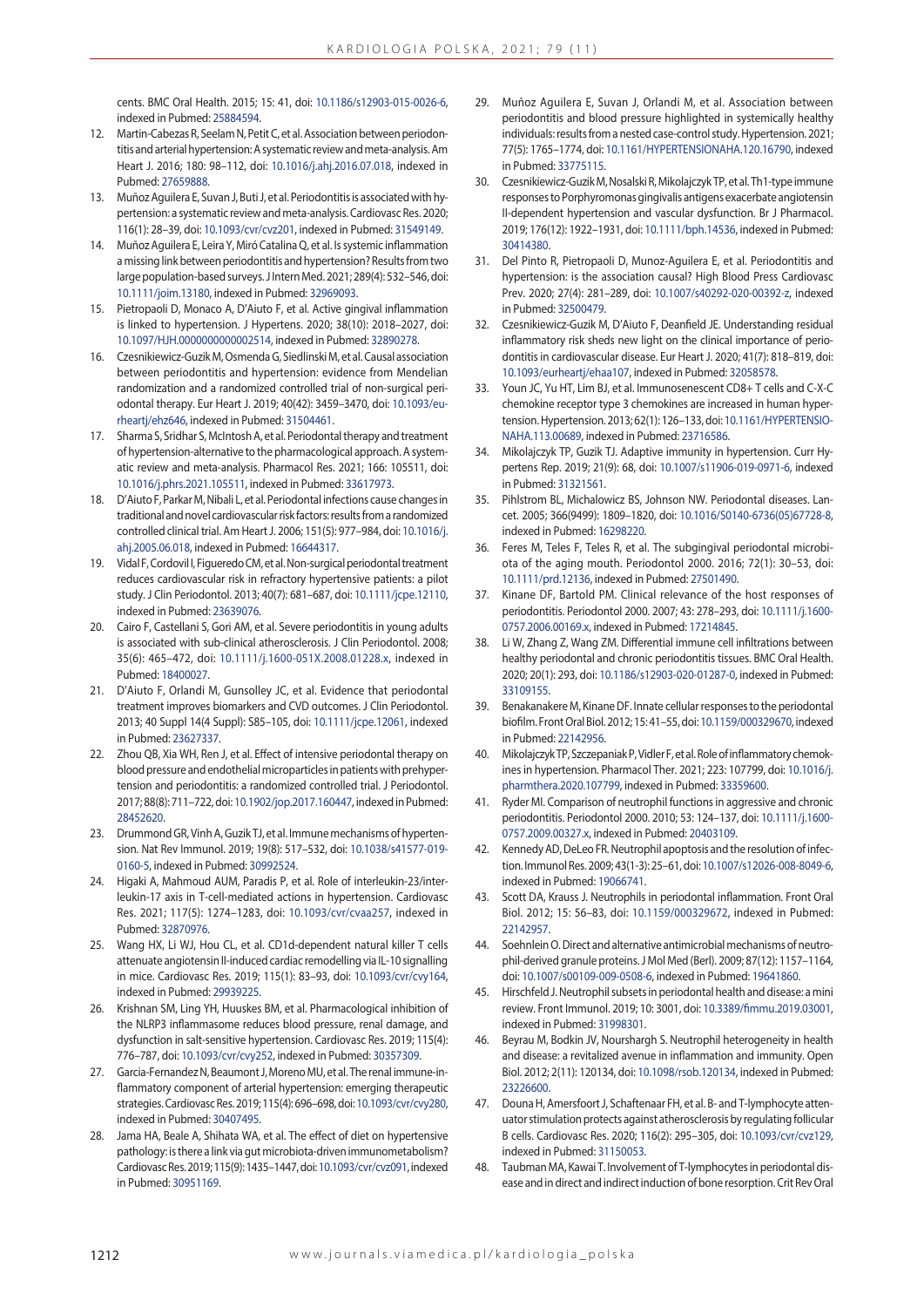Biol Med. 2001; 12(2): 125–135, doi: [10.1177/10454411010120020301,](http://dx.doi.org/10.1177/10454411010120020301) indexed in Pubmed: [11345523.](https://www.ncbi.nlm.nih.gov/pubmed/11345523)

- 49. Seymour GJ, Gemmell E, Kjeldsen M, et al. Cellular immunity and hypersensitivity as components of periodontal destruction. Oral Dis. 1996; 2(1): 96–101, doi: [10.1111/j.1601-0825.1996.tb00209.x](http://dx.doi.org/10.1111/j.1601-0825.1996.tb00209.x), indexed in Pubmed: [8957943](https://www.ncbi.nlm.nih.gov/pubmed/8957943).
- 50. Del Castillo LF, Schlegel Gómez R, Pelka M, et al. Immunohistochemical localization of very late activation integrins in healthy and diseased human gingiva. J Periodontal Res. 1996; 31(1): 36–42, doi: [10.1111/j.1600-](http://dx.doi.org/10.1111/j.1600-0765.1996.tb00461.x) [0765.1996.tb00461.x,](http://dx.doi.org/10.1111/j.1600-0765.1996.tb00461.x) indexed in Pubmed: [8636874](https://www.ncbi.nlm.nih.gov/pubmed/8636874).
- 51. Takeuchi Y, Sakurai K, Ike I, et al. ICAM-1-expressing pocket epithelium, LFA-1-expressing T cells in gingival tissue and gingival crevicular fluid as features characterizing inflammatory cell invasion and exudation in adult periodontitis. J Periodontal Res. 1995; 30(6): 426–435, doi: [10.1111/j.1600-](http://dx.doi.org/10.1111/j.1600-0765.1995.tb01297.x) [0765.1995.tb01297.x,](http://dx.doi.org/10.1111/j.1600-0765.1995.tb01297.x) indexed in Pubmed: [8544107](https://www.ncbi.nlm.nih.gov/pubmed/8544107).
- 52. Murakami S, Shimabukuro Y, Saho T, et al. Immunoregulatory roles of adhesive interactions between lymphocytes and gingival fibroblasts. J Periodontal Res. 1997; 32(1 Pt 2): 110–114, doi: [10.1111/j.1600-0765.1997.](http://dx.doi.org/10.1111/j.1600-0765.1997.tb01390.x) [tb01390.x,](http://dx.doi.org/10.1111/j.1600-0765.1997.tb01390.x) indexed in Pubmed: [9085219](https://www.ncbi.nlm.nih.gov/pubmed/9085219).
- 53. Kotake S, Nanke Y, Mogi M, et al. IFN-gamma-producing human T cells directly induce osteoclastogenesis from human monocytes via the expression of RANKL. Eur J Immunol. 2005; 35(11): 3353–3363, doi: [10.1002/eji.200526141](http://dx.doi.org/10.1002/eji.200526141), indexed in Pubmed: [16220542](https://www.ncbi.nlm.nih.gov/pubmed/16220542).
- 54. Stashenko P, Gonçalves RB, Lipkin B, et al. Th1 immune response promotes severe bone resorption caused by Porphyromonas gingivalis. Am J Pathol. 2007; 170(1): 203–213, doi: [10.2353/ajpath.2007.060597](http://dx.doi.org/10.2353/ajpath.2007.060597), indexed in Pubmed: [17200194.](https://www.ncbi.nlm.nih.gov/pubmed/17200194)
- 55. Fukada SY, Silva TA, Garlet GP, et al. Factors involved in the T helper type 1 and type 2 cell commitment and osteoclast regulation in inflammatory apical diseases. Oral Microbiol Immunol. 2009; 24(1): 25–31, doi: [10.1111/j.1399-302X.2008.00469.x,](http://dx.doi.org/10.1111/j.1399-302X.2008.00469.x) indexed in Pubmed: [19121066](https://www.ncbi.nlm.nih.gov/pubmed/19121066).
- 56. Finger S, Knorr M, Molitor M, et al. A sequential interferon gamma directed chemotactic cellular immune response determines survival and cardiac function post-myocardial infarction. Cardiovasc Res. 2019; 115(13): 1907–1917, doi: [10.1093/cvr/cvz092,](http://dx.doi.org/10.1093/cvr/cvz092) indexed in Pubmed: [30949687.](https://www.ncbi.nlm.nih.gov/pubmed/30949687)
- 57. Chen Z, Andreev D, Oeser K, et al. Th2 and eosinophil responses suppress inflammatory arthritis. Nat Commun. 2016; 7: 11596, doi: [10.1038/ncomms11596,](http://dx.doi.org/10.1038/ncomms11596) indexed in Pubmed: [27273006](https://www.ncbi.nlm.nih.gov/pubmed/27273006).
- 58. Alayan J, Ivanovski S, Farah CS. Alveolar bone loss in T helper 1/T helper 2 cytokine-deficient mice. J Periodontal Res. 2007; 42(2): 97–103, doi: [10.1111/j.1600-0765.2006.00920.x,](http://dx.doi.org/10.1111/j.1600-0765.2006.00920.x) indexed in Pubmed: [17305866.](https://www.ncbi.nlm.nih.gov/pubmed/17305866)
- 59. Zhao Lu, Zhou Y, Xu Y, et al. Effect of non-surgical periodontal therapy on the levels of Th17/Th1/Th2 cytokines and their transcription factors in Chinese chronic periodontitis patients. J Clin Periodontol. 2011; 38(6): 509–516, doi: [10.1111/j.1600-051X.2011.01712.x](http://dx.doi.org/10.1111/j.1600-051X.2011.01712.x), indexed in Pubmed: [21392046.](https://www.ncbi.nlm.nih.gov/pubmed/21392046)
- 60. Gonzales JR, Gröger S, Boedeker RH, et al. Expression and secretion levels of Th1 and Th2 cytokines in patients with aggressive periodontitis. Clin Oral Investig. 2012; 16(5): 1463–1473, doi: [10.1007/s00784-011-0634-8,](http://dx.doi.org/10.1007/s00784-011-0634-8) indexed in Pubmed: [22065246.](https://www.ncbi.nlm.nih.gov/pubmed/22065246)
- 61. Souto GR, Queiroz-Junior CM, de Abreu MH, et al. Pro-inflammatory, Th1, Th2, Th17 cytokines and dendritic cells: a cross-sectional study in chronic periodontitis. PLoS One. 2014; 9(3): e91636, doi: [10.1371/journal.](http://dx.doi.org/10.1371/journal.pone.0091636) [pone.0091636,](http://dx.doi.org/10.1371/journal.pone.0091636) indexed in Pubmed: [24670840.](https://www.ncbi.nlm.nih.gov/pubmed/24670840)
- 62. Ignacak A, Kasztelnik M, Sliwa T, et al. Prolactin--not only lactotrophin. A "new" view of the "old" hormone. J Physiol Pharmacol. 2012; 63(5): 435–443, indexed in Pubmed: [23211297](https://www.ncbi.nlm.nih.gov/pubmed/23211297).
- 63. Matarese G, Norata GD. Hormonal control of trained immunity: aldosterone at the crossroad between activation of innate immunity and cardiovascular diseases. Cardiovasc Res. 2020; 116(2): 256–257, doi: [10.1093/cvr/cvz191,](http://dx.doi.org/10.1093/cvr/cvz191) indexed in Pubmed: [31346597](https://www.ncbi.nlm.nih.gov/pubmed/31346597).
- 64. Sigusch B, Klinger G, Glockmann E, et al. Early-onset and adult periodontitis associated with abnormal cytokine production by activated T lymphocytes. J Periodontol. 1998; 69(10): 1098–1104, doi: [10.1902/jop.1998.69.10.1098,](http://dx.doi.org/10.1902/jop.1998.69.10.1098) indexed in Pubmed: [9802707](https://www.ncbi.nlm.nih.gov/pubmed/9802707).
- 65. Tokoro Y, Matsuki Y, Yamamoto T, et al. Relevance of local Th2-type cytokine mRNA expression in immunocompetent infiltrates in inflamed gingival tissue to periodontal diseases. Clin Exp Immunol. 1997; 107(1): 166–174, doi: [10.1046/j.1365-2249.1997.d01-880.x](http://dx.doi.org/10.1046/j.1365-2249.1997.d01-880.x), indexed in Pubmed: [9010272](https://www.ncbi.nlm.nih.gov/pubmed/9010272).
- 66. Ukai T, Mori Y, Onoyama M, et al. Immunohistological study of interferon-gamma- and interleukin-4-bearing cells in human periodontitis gingiva. Arch Oral Biol. 2001; 46(10): 901–908, doi: [10.1016/s0003-](http://dx.doi.org/10.1016/s0003-9969(01)00057-7) [9969\(01\)00057-7,](http://dx.doi.org/10.1016/s0003-9969(01)00057-7) indexed in Pubmed: [11451404.](https://www.ncbi.nlm.nih.gov/pubmed/11451404)
- 67. Wassenaar A, Reinhardus C, Thepen T, et al. Cloning, characterization, and antigen specificity of T-lymphocyte subsets extracted from gingival tissue of chronic adult periodontitis patients. Infect Immun. 1995; 63(6): 2147–2153, doi: [10.1128/iai.63.6.2147-2153.1995](http://dx.doi.org/10.1128/iai.63.6.2147-2153.1995), indexed in Pubmed: [7539406](https://www.ncbi.nlm.nih.gov/pubmed/7539406).
- 68. Berglundh T, Liljenberg B, Lindhe J. Some cytokine profiles of T-helper cells in lesions of advanced periodontitis. J Clin Periodontol. 2002; 29(8): 705–709, doi: [10.1034/j.1600-051x.2002.290807.x,](http://dx.doi.org/10.1034/j.1600-051x.2002.290807.x) indexed in Pubmed: [12390567](https://www.ncbi.nlm.nih.gov/pubmed/12390567).
- 69. MacRitchie N, Grassia G, Noonan J, et al. The aorta can act as a site of naïve CD4+ T-cell priming. Cardiovasc Res. 2020; 116(2): 306–316, doi: [10.1093/cvr/cvz102](http://dx.doi.org/10.1093/cvr/cvz102), indexed in Pubmed: [30980670](https://www.ncbi.nlm.nih.gov/pubmed/30980670).
- 70. Lupieri A, Smirnova NF, Solinhac R, et al. Smooth muscle cells-derived CXCL10 prevents endothelial healing through PI3Kγ-dependent T cells response. Cardiovasc Res. 2020; 116(2): 438–449, doi: [10.1093/cvr/cvz122,](http://dx.doi.org/10.1093/cvr/cvz122) indexed in Pubmed: [31106375](https://www.ncbi.nlm.nih.gov/pubmed/31106375).
- 71. van Duijn J, Kritikou E, Benne N, et al. CD8+ T-cells contribute to lesion stabilization in advanced atherosclerosis by limiting macrophage content and CD4+ T-cell responses. Cardiovasc Res. 2019; 115(4): 729–738, doi: [10.1093/cvr/cvy261,](http://dx.doi.org/10.1093/cvr/cvy261) indexed in Pubmed: [30335148.](https://www.ncbi.nlm.nih.gov/pubmed/30335148)
- 72. Pan W, Wang Q, Chen Q. The cytokine network involved in the host immune response to periodontitis. Int J Oral Sci. 2019; 11(3): 30, doi: [10.1038/s41368-019-0064-z](http://dx.doi.org/10.1038/s41368-019-0064-z), indexed in Pubmed: [31685798](https://www.ncbi.nlm.nih.gov/pubmed/31685798).
- 73. Okui T, Aoki Y, Ito H, et al. The presence of IL-17+/FOXP3+ double-positive cells in periodontitis. J Dent Res. 2012; 91(6): 574–579, doi: [10.1177/0022034512446341,](http://dx.doi.org/10.1177/0022034512446341) indexed in Pubmed: [22522772.](https://www.ncbi.nlm.nih.gov/pubmed/22522772)
- 74. Yu JJ, Ruddy MJ, Wong GC, et al. An essential role for IL-17 in preventing pathogen-initiated bone destruction: recruitment of neutrophils to inflamed bone requires IL-17 receptor-dependent signals. Blood. 2007; 109(9): 3794–3802, doi: [10.1182/blood-2005-09-010116,](http://dx.doi.org/10.1182/blood-2005-09-010116) indexed in Pubmed: [17202320](https://www.ncbi.nlm.nih.gov/pubmed/17202320).
- 75. Kokubu T, Haudenschild DR, Moseley TA, et al. Interleukin-17 family and IL-17 receptors. Cytokine Growth Factor Rev. 2003; 14(2): 155–174, doi: [10.1016/s1359-6101\(03\)00002-9,](http://dx.doi.org/10.1016/s1359-6101(03)00002-9) indexed in Pubmed: [12651226.](https://www.ncbi.nlm.nih.gov/pubmed/12651226)
- 76. Lubberts E, Koenders MI, van den Berg WB. The role of T-cell interleukin-17 in conducting destructive arthritis: lessons from animal models. Arthritis Res Ther. 2005; 7(1): 29–37, doi: [10.1186/ar1478](http://dx.doi.org/10.1186/ar1478), indexed in Pubmed: [15642151](https://www.ncbi.nlm.nih.gov/pubmed/15642151).
- 77. Kotake S, Udagawa N, Takahashi N, et al. IL-17 in synovial fluids from patients with rheumatoid arthritis is a potent stimulator of osteoclastogenesis. J Clin Invest. 1999; 103(9): 1345–1352, doi: [10.1172/JCI5703,](http://dx.doi.org/10.1172/JCI5703) indexed in Pubmed: [10225978](https://www.ncbi.nlm.nih.gov/pubmed/10225978).
- 78. Sato K, Suematsu A, Okamoto K, et al. Th17 functions as an osteoclastogenic helper T cell subset that links T cell activation and bone destruction. J Exp Med. 2006; 203(12): 2673–2682, doi: [10.1084/jem.20061775,](http://dx.doi.org/10.1084/jem.20061775) indexed in Pubmed: [17088434](https://www.ncbi.nlm.nih.gov/pubmed/17088434).
- 79. Genco RJ, Grossi SG, Ho A, et al. A Proposed Model Linking Inflammation to Obesity, Diabetes, and Periodontal Infections. J Periodontol. 2005; 76 Suppl 11S(11 Suppl): 2075–2084, doi: [10.1902/jop.2005.76.11-S.2075,](http://dx.doi.org/10.1902/jop.2005.76.11-S.2075) indexed in Pubmed: [29539051](https://www.ncbi.nlm.nih.gov/pubmed/29539051).
- 80. Scannapieco FA, Genco RJ. Association of periodontal infections with atherosclerotic and pulmonary diseases. J Periodontal Res. 1999; 34(7): 340–345, doi: [10.1111/j.1600-0765.1999.tb02263.x,](http://dx.doi.org/10.1111/j.1600-0765.1999.tb02263.x) indexed in Pubmed: [10685358](https://www.ncbi.nlm.nih.gov/pubmed/10685358).
- 81. Ganesan R, Rasool M. Interleukin 17 regulates SHP-2 and IL-17RA/STAT-3 dependent Cyr61, IL-23 and GM-CSF expression and RANKL mediated osteoclastogenesis by fibroblast-like synoviocytes in rheumatoid arthritis. Mol Immunol. 2017; 91: 134–144, doi: [10.1016/j.](http://dx.doi.org/10.1016/j.molimm.2017.09.003) [molimm.2017.09.003,](http://dx.doi.org/10.1016/j.molimm.2017.09.003) indexed in Pubmed: [28898718.](https://www.ncbi.nlm.nih.gov/pubmed/28898718)
- 82. Lubberts E, van den Bersselaar L, Oppers-Walgreen B, et al. IL-17 promotes bone erosion in murine collagen-induced arthritis through loss of the receptor activator of NF-kappa B ligand/osteoprotegerin balance. J Immunol. 2003; 170(5): 2655–2662, doi: [10.4049/jimmunol.170.5.2655,](http://dx.doi.org/10.4049/jimmunol.170.5.2655) indexed in Pubmed: [12594294](https://www.ncbi.nlm.nih.gov/pubmed/12594294).
- 83. Hwang SY, Kim JY, Kim KW, et al. IL-17 induces production of IL-6 and IL-8 in rheumatoid arthritis synovial fibroblasts via NF-kappaB- and PI3-ki-